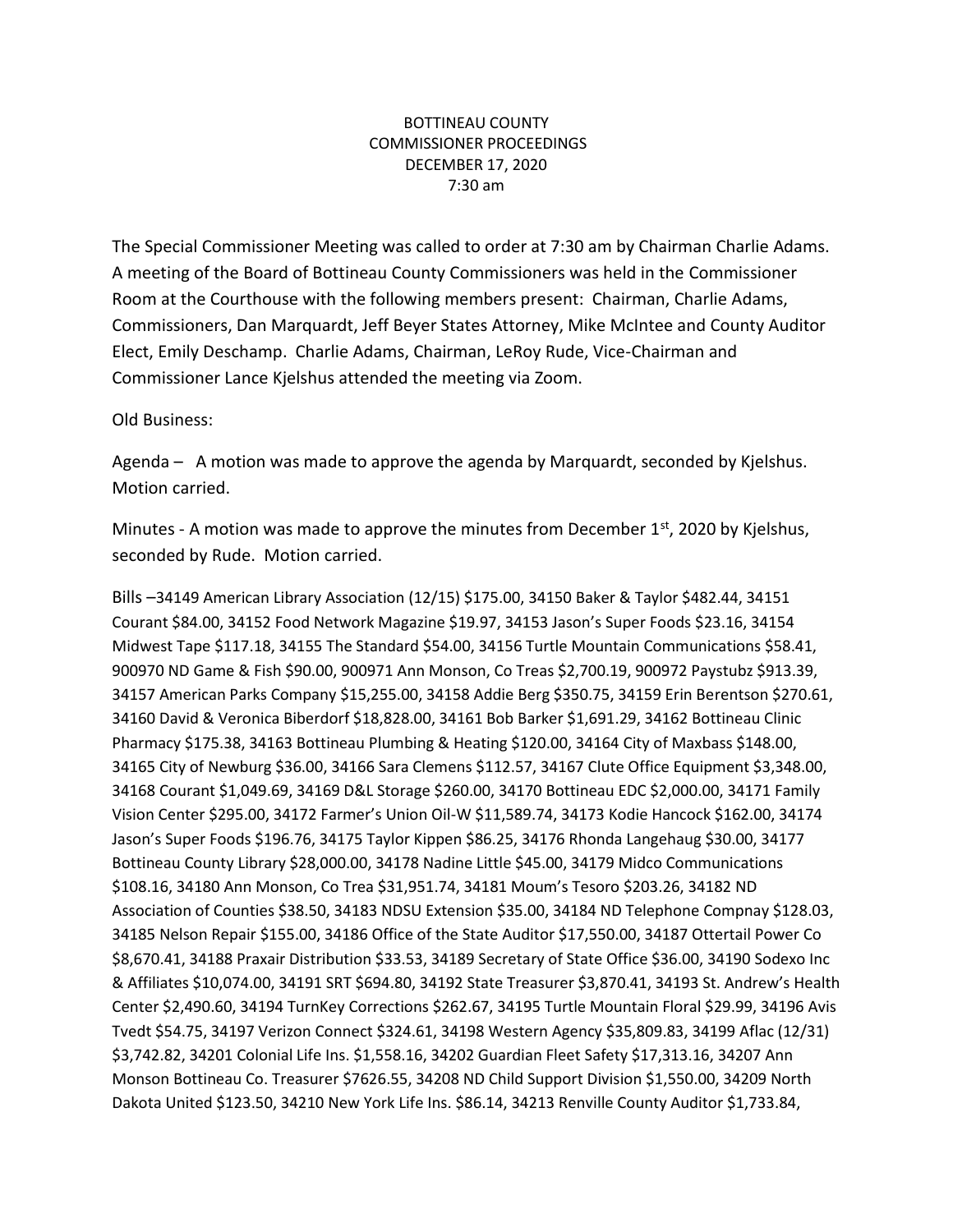34215 The Standard Life Ins. \$2,744.04, Unum Life Ins. \$412.24, 34199-34219 Social Services \$2,768.19, 34220 Information Technology Dept. \$27,269.74, 34221 Ann Monson, Bottineau Co. Treasurer \$316,911.06, 46260-46357 Payroll \$256,507.54, Total \$532,578.75. The December end of year bills were reviewed and a motion was made to pay the bills by Beyer, seconded by Rude. Motion carried.

Lisa updated the board on the North Dakota Association of Counties meeting.

Lisa Herbel, Bottineau County Auditor met with the commissioners to discuss a contract to assist Auditor's Office in the transitioning process. A motion was made to contract with Lisa Herbel on an as needed basis by Beyer, seconded by Kjelshus. Motion carried.

LeRoy discussed the hiring process and how applicants should be notified in a timely matter.

A motion made by Kjelshus to call for bids on excess Bottineau County property at the January 5<sup>th</sup>, 2020 meeting. Seconded by Marquardt. Motion carried.

Discussion was held about the heating and cooling contracts that have been received from H.A. Thompson and Johnson Controls. The commissioners decided to resume this discussion at the January meeting.

Ritch Gimbel, Road Supervisor, met with the board to discuss the potential bridge funding. DOT has selected 6 structures in Bottineau County, to replace these structures over a three-year time frame. Ritchie also discussed with the commissioners to consider borrowing ahead of our federal aid to fund our road projects in the future. The commissioner discussed doing overlays on county highways in the future and the potential cost.

Mike McIntee met with the board to discuss the Deed for the Biberdorf Right of Way contract for wetland mitigation. The county will purchase the 15.69 acres of Right of Way for \$18,828.00.

The commissioners discussed the policy of transferring liquor licenses for the 2021 year. The county received a request to transfer license to the Lake House Event Center on July 17<sup>th</sup> 2021. A Motion was made to transfer the liquor license from A-Frame to the Lake House Event Center by Rude. Seconded by Beyer. Motion carried.

Chairman Charlie Adams recognized the county employees for their Years of Service.

Tanner Hellenbrand, Head Jailer met with the commissioners to discuss the Jail Revenue for the 2020. He also discussed adding a software that would cost \$22,364.00 to the jail that would allow the jail to log the information for the corrections officers on during their rounds. A motion